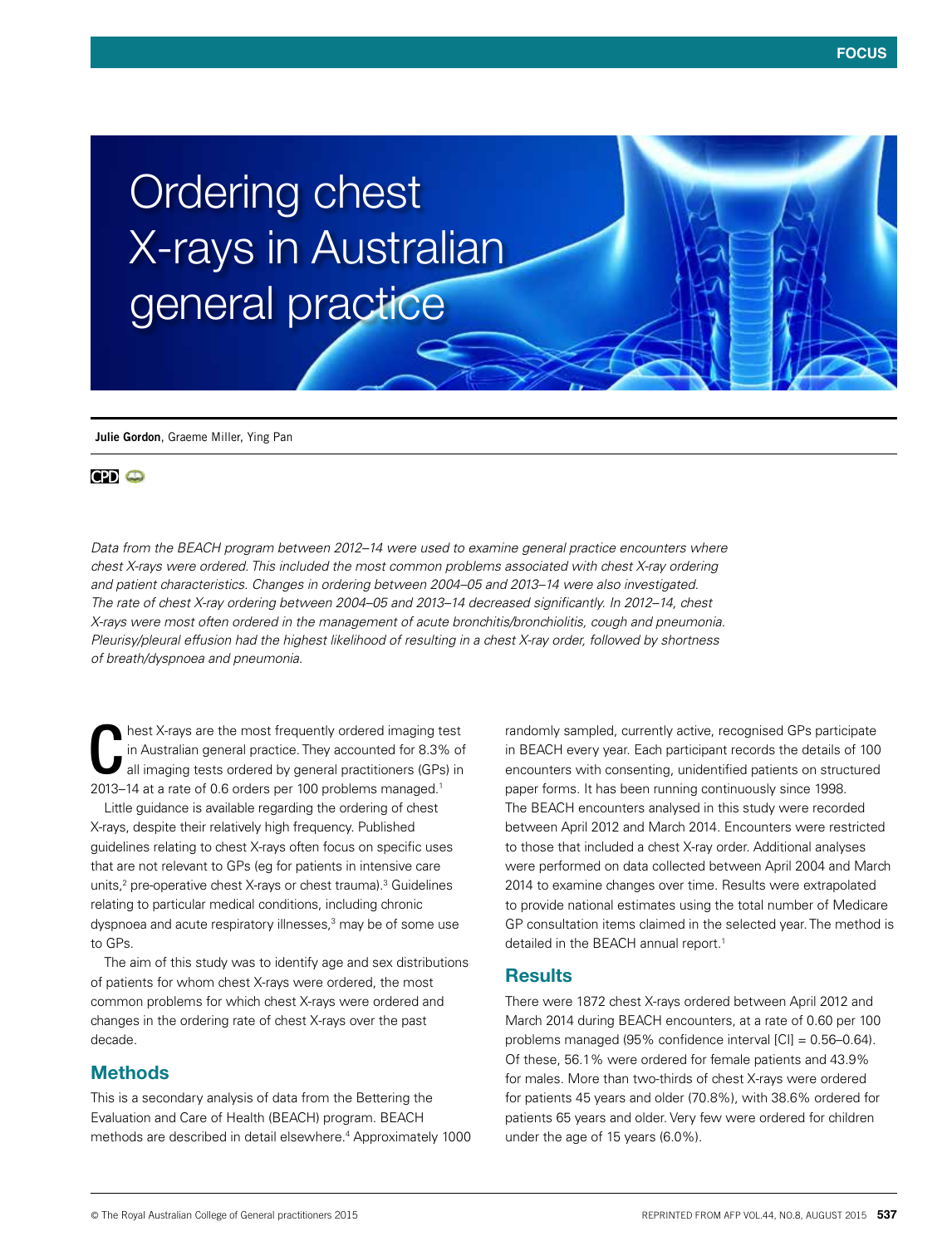Ordering rates for chest X-rays decreased significantly over the decade from 0.72 orders per 100 problems managed in 2004–05 (95% CI = 0.67–0.78) to 0.59 in 2013–14 (95% CI = 0.53–0.64).

There were 1922 problems associated with a chest X-ray order. Acute bronchitis/bronchiolitis (10.8%) was the problem for which chest X-rays were ordered most often (*Table 1*). This was followed by pneumonia (6.9%), asthma (4.5%) and chronic obstructive

pulmonary disease (COPD; 4.2%). Symptoms, including cough (8.2%), chest pain (5.4%) and shortness of breath/dyspnoea (4.5%) were also common problems for which chest X-rays were ordered. Two percent of chest X-rays were ordered during general check-ups.

There was a high likelihood of chest X-rays being ordered during GP encounters at which pleurisy/pleural effusion was managed.

| Table 1. Most common problems associated with an order for a chest X-ray between 2012-14 |                                                                               |                                                                                              |                                                                                                    |
|------------------------------------------------------------------------------------------|-------------------------------------------------------------------------------|----------------------------------------------------------------------------------------------|----------------------------------------------------------------------------------------------------|
| Problem managed                                                                          | Percent of total problems -<br>chest X-ray combinations<br>$(95% \text{ Cl})$ | <b>Percent of specified</b><br>problems with a chest X-ray<br>order <sup>†</sup><br>(95% CI) | <b>Extrapolated average</b><br>annual national estimate of<br>encounters involving chest<br>X-rays |
| Acute bronchitis/bronchiolitis                                                           | 10.8<br>$(9.3 - 12.4)$                                                        | 5.3<br>$(4.3 - 6.1)$                                                                         | 140,000                                                                                            |
| Cough                                                                                    | 8.2<br>$(7.0 - 9.4)$                                                          | 14.2<br>$(12.2 - 16.3)$                                                                      | 106,000                                                                                            |
| Pneumonia                                                                                | 6.9<br>$(5.7 - 8.1)$                                                          | 26.1<br>$(22.2 - 30.1)$                                                                      | 89,000                                                                                             |
| Chest pain, NOS                                                                          | 5.3<br>$(4.2 - 6.3)$                                                          | 14.9<br>$(12.2 - 17.7)$                                                                      | 68,000                                                                                             |
| Asthma                                                                                   | 4.5<br>$(3.5 - 5.6)$                                                          | 2.2<br>$(1.6 - 2.7)$                                                                         | 58,000                                                                                             |
| Shortness of breath/dyspnoea                                                             | 4.4<br>$(3.5 - 5.4)$                                                          | 29.7<br>$(24.2 - 35.2)$                                                                      | 57,000                                                                                             |
| Chronic obstructive pulmonary<br>disease                                                 | 4.2<br>$(3.2 - 5.1)$                                                          | 4.4<br>$(3.4 - 5.4)$                                                                         | 54,000                                                                                             |
| Chest symptom/complaint                                                                  | 4.0<br>$(3.1 - 4.9)$                                                          | 19.0<br>$(15.2 - 22.8)$                                                                      | 52,000                                                                                             |
| Heart failure                                                                            | 2.9<br>$(2.1 - 3.7)$                                                          | 4.7<br>$(3.4 - 6.0)$                                                                         | 37,000                                                                                             |
| Upper respiratory tract<br>infection                                                     | 2.5<br>$(1.7 - 3.4)$                                                          | 0.5<br>$(0.3 - 0.7)$                                                                         | 33,000                                                                                             |
| Fracture*                                                                                | 2.2<br>$(1.6 - 2.9)$                                                          | 2.3<br>$(1.6 - 2.9)$                                                                         | 29,000                                                                                             |
| General check-up*                                                                        | 2.0<br>$(1.3 - 2.8)$                                                          | 0.6<br>$(0.4 - 0.9)$                                                                         | 26,000                                                                                             |
| Respiratory disease, other                                                               | 1.8<br>$(1.2 - 2.4)$                                                          | 7.2<br>$(4.9 - 9.5)$                                                                         | 23,000                                                                                             |
| Pleurisy/pleural effusion                                                                | 1.7<br>$(1.1 - 2.3)$                                                          | 34.4<br>$(24.2 - 44.5)$                                                                      | 22,000                                                                                             |
| Respiratory infection, other                                                             | 1.7<br>$(1.0 - 2.3)$                                                          | 3.4<br>$(2.2 - 4.7)$                                                                         | 21,000                                                                                             |
| Subtotal                                                                                 | 63.1                                                                          |                                                                                              | 815,000                                                                                            |
| <b>TOTAL</b>                                                                             | 100.0                                                                         |                                                                                              | 1,257,000                                                                                          |

*\*Includes multiple ICPC-2 and/or ICPC-2 PLUS codes*

*† The percentage of total contacts with the problem that generated an order for a chest X-ray*

*n = 1922; CI, confidence interval; NOS, not otherwise specified; ICPC-2, International Classification for Primary Care*